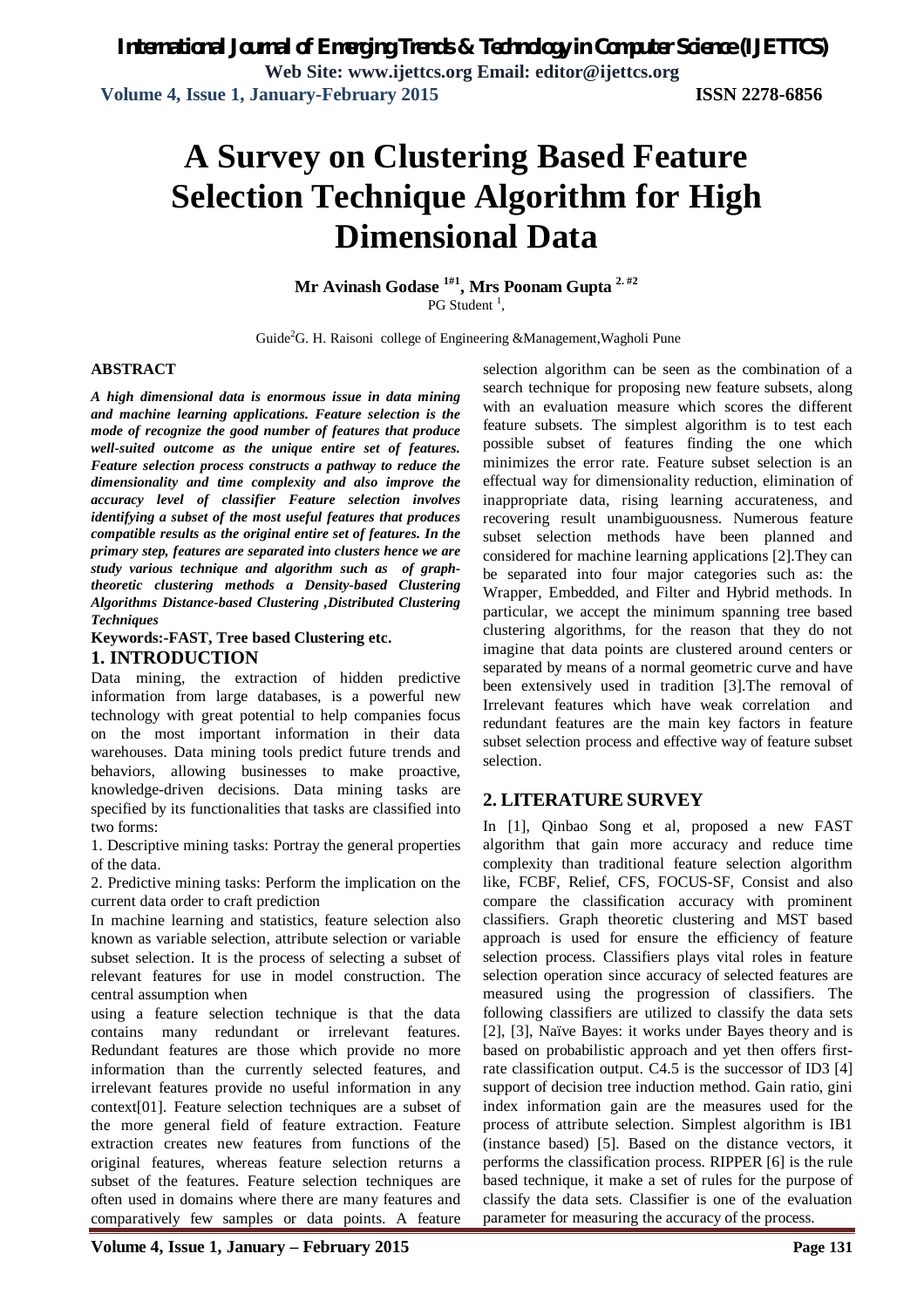## **Volume 4, Issue 1, January-February 2015 ISSN 2278-6856**

### **3.RELATED WORK**

### **Efficient Feature Selection via Analysis of Relevance and Redundancy**

This paper[4] study a new framework of feature selection which avoids implicitly handling feature redundancy and turns to efficient elimination of redundant features via explicitly handling feature redundancy. Relevance definitions divide features into strongly relevant, weakly relevant, and irrelevant ones; redundancy definition further divides weakly relevant features into redundant and non redundant ones. The goal of this paper is to efficiently find the optimal subset. We can achieve this goal through a new framework of feature selection (figure 1) composed of two steps: first, relevance analysis determines the subset of relevant features by removing irrelevant ones, and second, redundancy analysis determines and eliminates redundant features from relevant ones and thus produces the final subset. Its advantage over the traditional framework of subset evaluation lies in that by decoupling relevance and redundancy analysis, it circumvents subset search and allows a both efficient and effective way in finding a subset that approximates an optimal subset. The disadvantage of this technique is that it does not process the image data[9].



**Figure 1:** A new framework of feature selection **Filter approach**

Filter approach uses intrinsic properties of data for feature selection. This is the unsupervised feature selection approach. This approach performs the feature selection without using induction algorithms]. This Filter method is generally used for the transformation of variable space. This transformation of variable space is required for the collation and computation of all the features before dimension reduction can be achieved[7].



**Volume 4, Issue 1, January – February 2015 Page 132**

### **Steps for feature selection process:**

**Invention***:* process with original dataset, produce a candidate subset.

**Estimation**: evaluation is done using candidate subset.

**Decision process***:* Compare the selected subset with checking criteria (threshold value)

**Verification***:* cross validation is performed for select optimal subset of features.



**Fig3 :** Framework of the feature subset selection algorithm

A novel algorithm which can efficiently and effectively deal with both immaterial and unnecessary features, and obtain a good feature subset. We achieve this through a new feature selection framework (shown in Fig.1) which collected of the two connected components of immaterial feature removal and unnecessary feature elimination. The former obtains features applicable to the target concept by eliminating immaterial ones, and the latter removes unnecessary features from applicable ones via choosing representatives from different feature clusters, and thus produces the final subset. The immaterial feature removal is straightforward once the right relevance measure is the unnecessary feature elimination is a bit of complicated[4].Another important task is removal of unnecessary features which also affect on performance of algorithm.

### **Classification methods:**

### **Bayesian Classification***:*

Bayesian classifiers are statistical classifiers used to predict class membership probabilities. It is also known as naïve Bayesian classifier based on Bayes theorem. Compare to other classifiers it have the minimum error rate[1].

### **Decision tree Induction***:*

Decision trees are constructed in a top-down recursive divide-and-conquer method. It consists of three algorithms such as ID3 (Iterative Dichotomiser), C4.5 (successor of ID3), CART (Classification and Regression Trees). The procedure employs an attribute selection measure such as gini index, information gain and gain ratio. Attribute selection measure [1] is used to separates the original data set (D) into individual classes[05][06].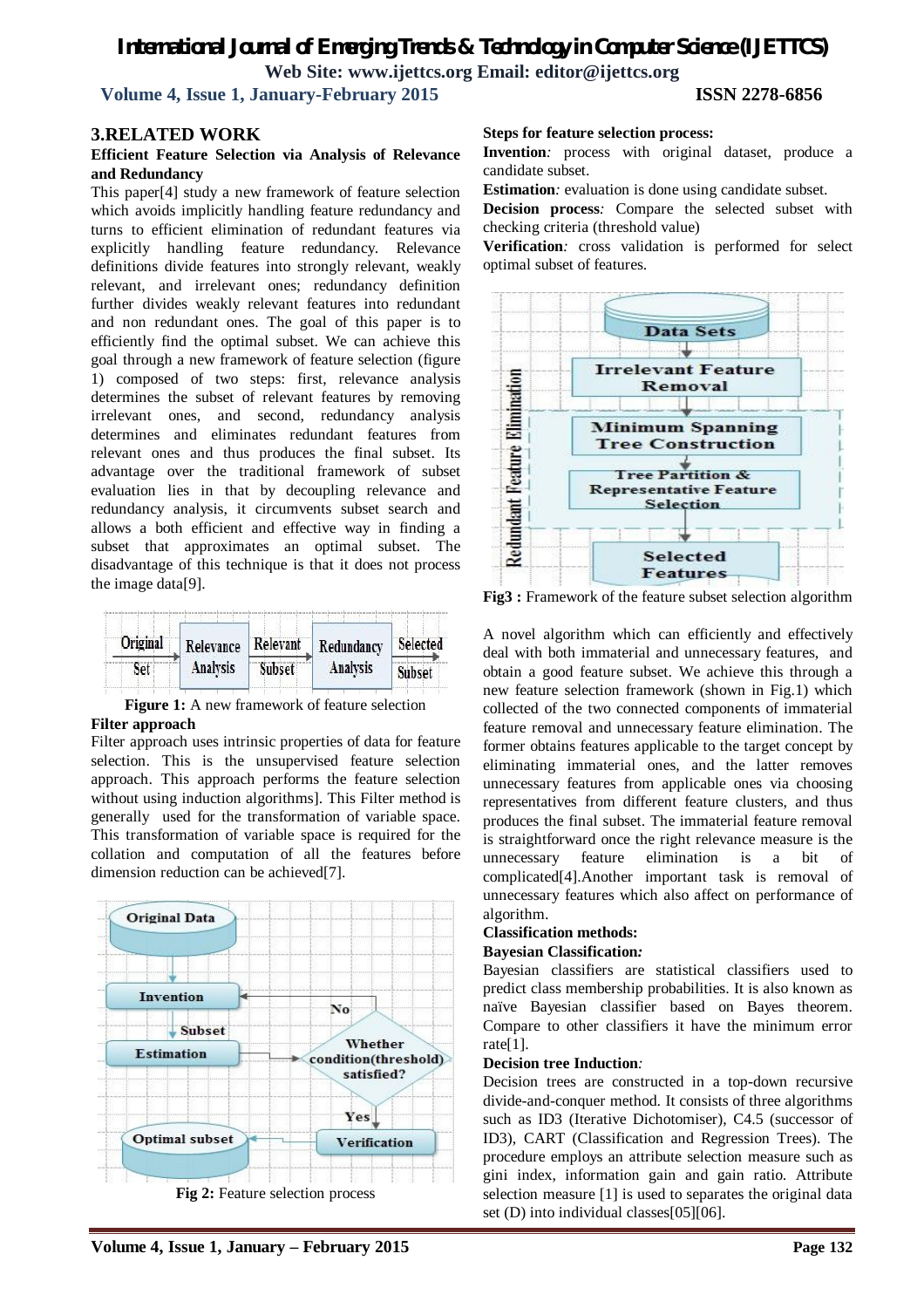**Volume 4, Issue 1, January-February 2015 ISSN 2278-6856**

### **Rule Based Classification***:*

A rule-based classifiers uses a set of rules for classification task. This method effectively produces the subset of features using different heuristic techniques[6].

### **Association Rule Mining:**

Association rule mining is the best method for discovering interesting relations between variables in large databases or data warehouse. It is intended to identify strong rules discovered in databases using different measures of interestingness. With the help of this rule mining the system can manipulate and associates the text cluster into the respective heads based on the internal features of data[6].

### **Clustering**

Clustering is a semi-supervised learning problem, which tries to group a set of points into clusters such that points in the same cluster are more similar to each other than points in different clusters, under a particular similarity matrix. Feature subset selection can be viewed as the process of identifying and removing as many irrelevant and redundant features as possible. This is because 1) irrelevant features do not contribute to the predictive accuracy, and 2) redundant features do not redound to getting a better predictor for that they provide mostly information which is already present in other feature(s).

### **Graph based clustering**

### **The general methodology of graph-based clustering includes the below given five part :**

- (1) Hypothesis. The hypothesis can be made so that a graph can be partitioned into densely connected sub graphs that are sparsely connected to each other.
- (2) Modeling. It deals with the problem of transforming data into a graph or modeling the real application as a graph by specially designating the meaning of each and every vertex, edge as well as the edge weights.
- (3) Measure. A quality measure is an objective function that rates the quality of a clustering. The quality measure will identify the cluster that satisfy all the desirable properties.. An algorithm is to exactly or approximately optimize the quality measure. The algorithm can be either top down or bottom up.
- (5) Evaluation. Various metrics can be used to evaluate the performance of clustering by comparing with a  $\rightharpoonup$ ground truth $\Box$  clustering[01].

### **Density-based Clustering Algorithms**

Density-based algorithms assign each sample to all the clusters with different probabilities. Then, the clusters are defined as the areas of higher density, meaning that some samples, called noisy or border points, could remain "outside" the clusters, namely in the areas that separate the groups. The main idea of this clustering policy is to enlarge the existing cluster as long as the density in the neighborhood withdraws a certain threshold. For this reason, density based clustering algorithms are suitable in finding non-linear shaped clusters[14].

### **Distance-based Clustering Techniques**

Distance-based algorithms analyze the dissimilarity between samples by means of a distance metric and assess the most representative pattern of each cluster, called

centroid. Afterwards, the class is decided by assigning the sample to the closest centroids are found targeting small dissimilarity distances to the samples of the own cluster and large dissimilarity distances to the samples of the other clusters. Obviously, there are situations when it becomes unclear how to assign a distance measure to a data set and how to associate the weights of the features[14].

### **Distributed Clustering**

The Distributional clustering has been used to cluster words into groups based either on their participation in particular grammatical relations with other words by Pereira et al. or on the distribution of class labels associated with each word by Baker and McCallum . As distributional clustering of words are agglomerative in nature, and result in suboptimal word clusters and high computational cost, proposed a new information-theoretic divisive algorithm for word clustering and applied it to text classification[10]. proposed to cluster features using a special metric of distance, and then makes use of the of the resulting cluster hierarchy to choose the most relevant attributes. Unfortunately, the cluster evaluation measure based on distance does not identify a feature subset that allows the classifiers to improve their original performance accuracy. Furthermore, even compared with other feature selection methods, the obtained accuracy is lower.

### **Embedded Approaches**

Embedded approaches [10], sometimes also referred to as nested subset methods [11], act as an integral part of the machine learning algorithm itself. During the operation of the classification process, the algorithm itself decides which attributes to use and which to ignore. Just like wrapper methods, embedded approaches thus depend on a specific learning algorithm, but may be more efficient in several aspects. Since they avoid retraining of the classifier from scratch for every feature subset investigated, they are usually faster than wrapper methods. Moreover, they make better use of the available data by not needing to split the training data into a training and test/validation set. Decision trees are famous examples that use embedded feature selection by selecting the attribute that achieves the "best" split in terms of class distribution at each leave. This procedure is repeated recursively on the feature subsets until some stopping criterion is satisfied.

### **Wrappers**

Filters, wrappers [6] do use the learning algorithm as an integral part of the selection process. The selection of features should consider the characteristics of the classifier. Then, in order to evaluate subsets, wrappers use the classifier error rate induced by the learning algorithms as its evaluation function[7].

This aspect of wrappers results in higher accuracy

performance for subset selection than simple filters. Wrappers have to train a classifier for each subset evaluation, they are often much more time consuming. The main type of evaluation methods are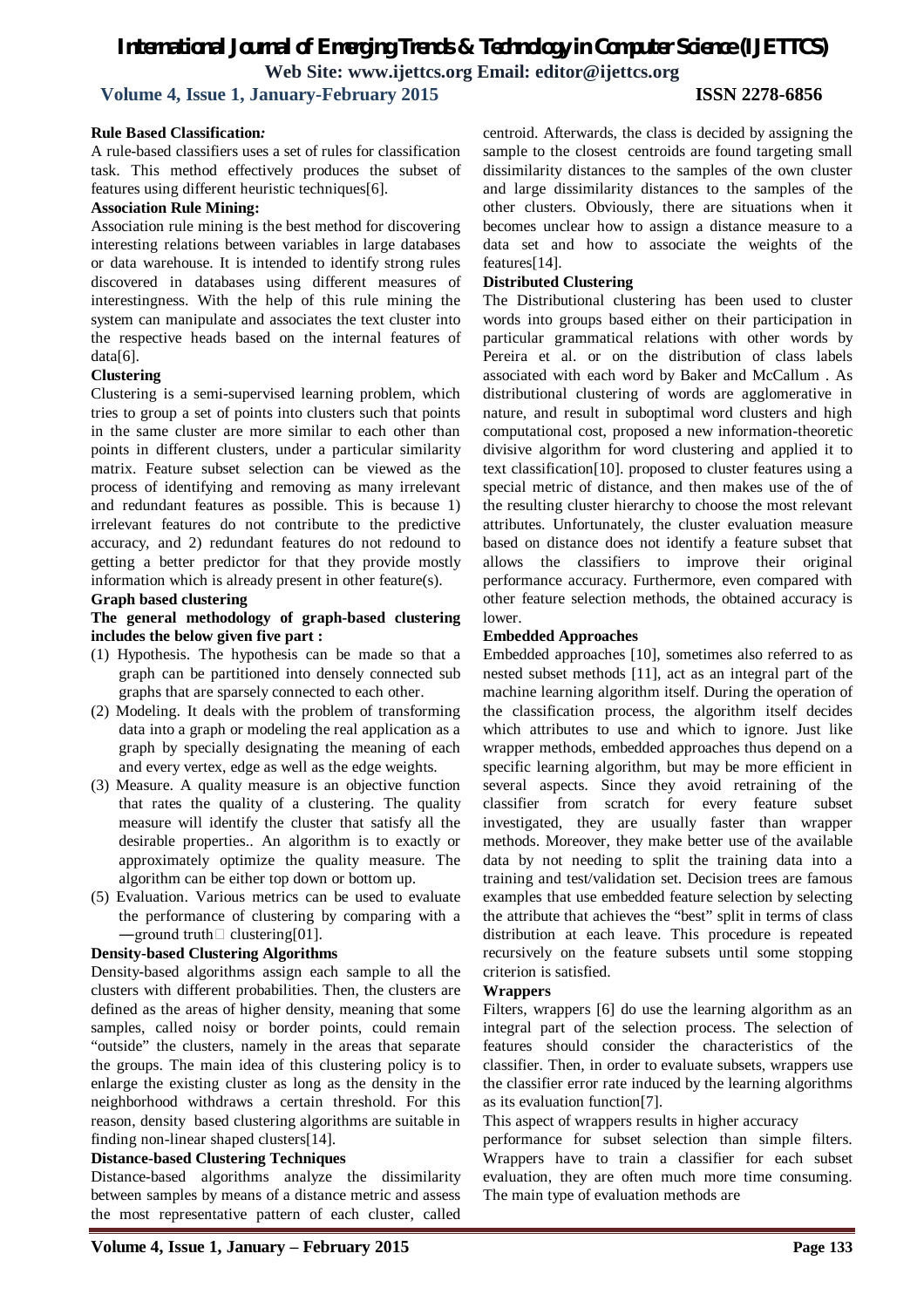### **Volume 4, Issue 1, January-February 2015 ISSN 2278-6856**

- i. Distance (Euclidean distance measure).
- ii. Information (entropy, information gain, etc.)
- iii. Dependency (correlation coefficient).
- iv. Consistency (min-features bias).
- v. Classifier error rate (the classifier themselves).

After a feature subset is generated, it is feed into an evaluation process where the process will compute some kind of relevancy value. The generated subset candidate is feed into an evaluation function it will compute some relevancy value The generation steps are able to categories different feature selection method according to the way evaluation is carried out. The first four consider as a filter approach and the final one as a wrapper approach.

### **Relief Algorithm**

Relief is well known and good feature set estimator. Feature set estimators evaluate features individually. The fundamental idea of Relief algorithm [4], [5] is estimate the quality of subset of features by comparing the nearest features with the selected features. With nearest hit (H) from the same class and nearest miss (M) from the different class perform the evaluation function to estimate the quality of features. This method used to guiding the search process as well as selecting the most appropriate feature set. Relief estimates are better than usual statistical attribute estimates, like correlation or covariance because it consider attribute interrelationships. It is better to use a reduced set of features.

### **Subset Selection Algorithm**

The Irrelevant features, along with redundant features, severely affect the accuracy of the learning machines. Thus, feature subset selection should be able to identify and remove as much of the irrelevant and redundant information as possible. Moreover, "good feature subsets contain features highly correlated with (predictive of) the class, yet uncorrelated with (not predictive of) each other. Keeping these in mind, we develop a novel algorithm which can efficiently and effectively deal with both irrelevant and redundant features, and obtain a good feature subset[04].

### **Flow chart:**

The following Diagram shows the flow chart for implementing the clustering based feature selection algorithm.



### **Feature Selection Algorithm**

In machine learning and statistics, feature selection, also known as variable selection, attribute selection or variable subset selection, is the process of selecting a subset of relevant features for use in model construction. The central assumption when using a feature selection technique is that the data contains many redundant or irrelevant features. Redundant features are those features which provide

No more information than the currently selected features, and irrelevant features provide no useful information in any context.Feature selection techniques provide three main benefits when constructing predictive models:

- Improved model interpretability,
- Shorter training times,
- Enhanced generalization by reducing overfitting.

Feature selection is also useful as part of the data analysis process, as shows which features are important for prediction, and how these features are related.

### **MST Construction**

With the F-Correlation value computed above, the Minimum Spanning tree is constructed. For that, we use Kruskal $\square$ s algorithm which form MST effectively. Kruskal's algorithm is a greedy algorithm in graph theory that finds a minimum spanning tree for a connected weighted graph. This means it finds a subset of the edges that forms a tree that includes every vertex, where the total weight of all the edges in the tree is minimized. If the graph is not connected, then it finds a minimum spanning forest (a minimum spanning tree for each connected component)[1].

### **FAST Algorithm**

FAST is Tree-Based Algorithm and Advanced Chameleon is Graph-Based Algorithm. Features in different clusters are relatively independent; the clustering-based strategy of Chameleon has a high probability of producing a subset of useful and independent features. To ensure the efficiency of FAST, we adopt the efficient minimum-spanning tree clustering method, for Chameleon we adopt the K – Nearest neighbor graph clustering method. The efficiency and effectiveness of the FAST and Chameleon algorithms are evaluated through an empirical study. Feature subset selection algorithms, most of them can effectively eliminate irrelevant features but fail to handle redundant features. The FAST method undergoes the Feature selection process by undergoing four phases[01][04].

### **A. Irrelevant Feature Removal**

This phase is concerned with the removal of irrelevant features that does not match with the target concept. The features are extracted as irrelevant using a match concept that reveals the relevance property between a feature and its target class. If there is no match between the values of the selected feature f and the target class c, it is said to be irrelevant and thus removed from the set of features. If the relevance measure is beyond the threshold then that feature is selected[11].

### **B. Clustering**

The Distributional clustering has been used to cluster words into groups based either on their participation in particular grammatical relations with other words or on the distribution of class labels associated with each word. As distributional clustering of words is agglomerative in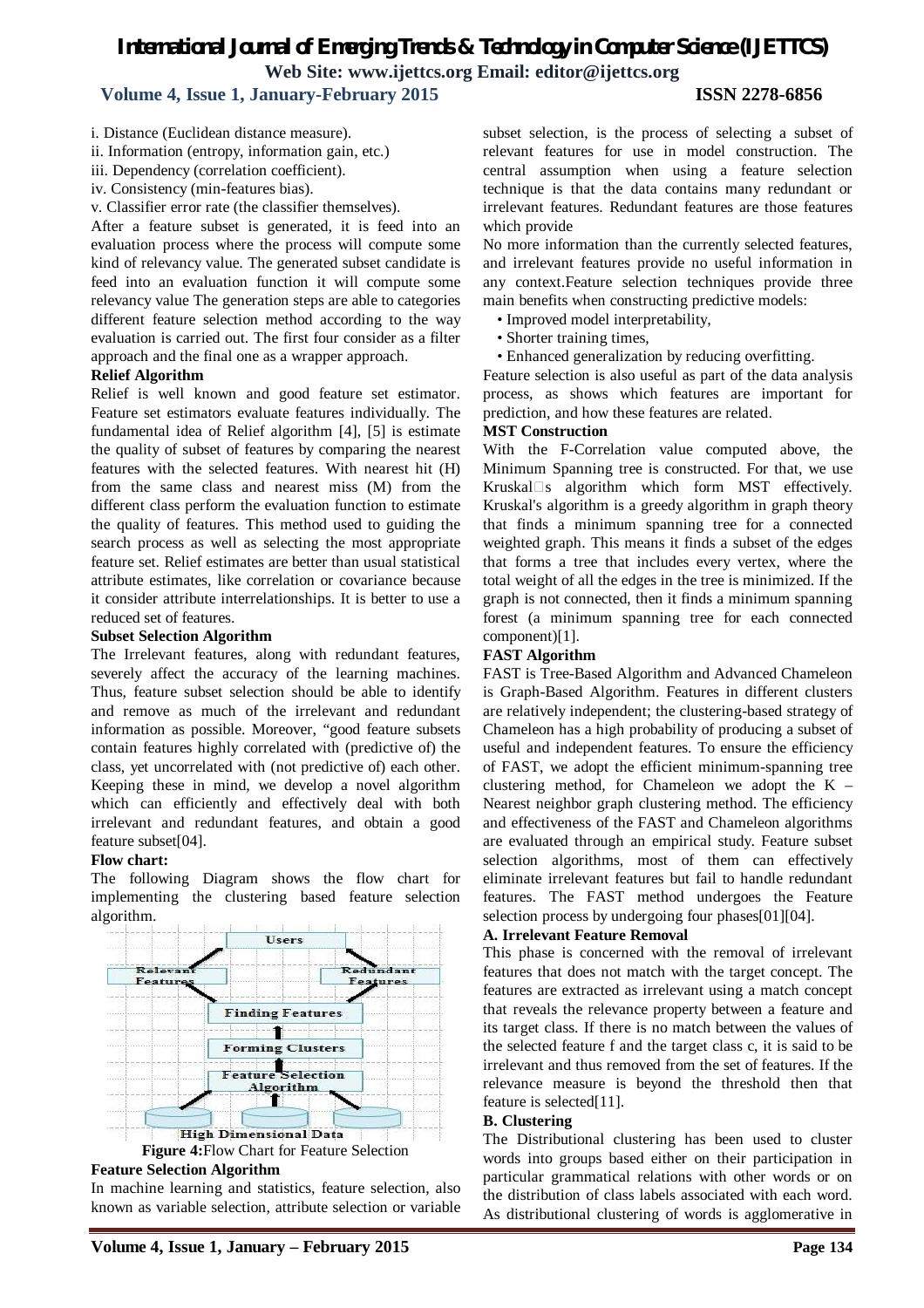### *International Journal of Emerging Trends & Technology in Computer Science (IJETTCS)* **Web Site: www.ijettcs.org Email: editor@ijettcs.org Volume 4, Issue 1, January-February 2015 ISSN 2278-6856**

nature, and result is suboptimal word clusters and acquires high computational cost[02][03].

### **C. Redundant Feature Removal**

The next phase in FAST method is redundant feature removal. After removing the irrelevant features, there occurs need to remove the redundant features. If a feature is embedded with redundant information, then it may not contribute to the better prediction of target classes. Redundant features completely correlate with each other. So if F is a set of features then it is said to be redundant if it has Markov Blanket within F. Assuming this as the redundant feature is removed. The major amount of work for FAST algorithm involves the computation of Symmetric Uncertainty (SU) values from which the T-Relevance that is relevance between feature and target concept and F-Correlation that is relevance between any pair of features are calculated. This measure has linear complexity in terms of the number of instances in a given data set. The first part of the algorithm has a linear time complexity in terms of the number of features m. The Improved FAST algorithm strives to improve the time complexity by reducing the time taken to calculate the SU values thus increasing the overall performance[01][04].

### **D. Subset Selection**

The Irrelevant features, along with redundant features, severely affect the accuracy of the learning machines. Thus, feature subset selection should be able to identify and remove as much of the irrelevant and redundant information as possible. Moreover, good feature subsets selection methods must be used to obtain features that are highly correlated with the class, yet uncorrelated with each other. A novel method is proposed which can efficiently and effectively deal with both irrelevant and redundant features, and obtains a good feature subset[12].

### **Algorithm Analysis**

The FAST algorithm contains four phases. (i) Irrelevant feature removal (ii) Distributed Clustering (iii) Redundant Feature removal (iv) Subset selection. The modified FAST algorithm is shown that represents the reduction in time to match and retrieve the data search process. This algorithm when used in various classifiers enhances their prediction capability and increases search performance[13].

### **Comparison of Different Algorithms/Techniques**

| Sr<br>No.      | Technique Or<br>Algorithm     | Pros                                              | Cons                                                        |
|----------------|-------------------------------|---------------------------------------------------|-------------------------------------------------------------|
| 1              | <b>FAST</b><br>Algorithm      | Improves the<br>performance of<br>the classifiers | <b>Required more</b><br>time                                |
| $\overline{2}$ | Consistency<br>Measure        | Remove Noisy<br>and irrelevant.<br>data           | Not good for<br>large volumes of<br>data                    |
| з.             | Wrapper<br>Approach           | <b>High Accuracy</b>                              | Computational<br>Complexity is<br>High                      |
| $\mathbf{a}$   | Filter<br>Approach            | Suitable for<br>large feature<br>set              | Accuracy is not<br>guaranteed                               |
| 5              | Hybrid<br>Approach            | Reduce<br>Complexity                              | Decrease the<br>quality when<br>dimensionality<br>increases |
| в              | <b>INTEREACT</b><br>Algorithm | Improve<br>accuracy                               | Only deals with<br>irrelevant data                          |
| 7              | Relief<br>Algorithm           | Improve<br>efficiency and<br>reduce cost          | Powerless to<br>detect redundant                            |

### **5.CONCLUSION**

Feature selection method is an efficient way to improve the accuracy of classifiers, dimensionality reduction, removing both irrelevant and redundant data. In this paper, we have made a comparative study of various feature selection methods and algorithms. In this paper we study The most important clustering algorithms are reviewed, separated in four broad categories: distancebased, density-based, model-based and grid based.

### **REFERENCES**

- [1] Qinbao Song, Jingjie Ni, and Guangtao Wang, "A Fast Clustering- Based Feature Subset Selection Algorithm for High-Dimensional Data," IEEE Transaction on Knowledge and Data, Engineering,Vol. 25, No. 1, January 2013.
- [2] C.Krier, D.Francois, F. Rossi, and M. Verleysen, "Feature Clustering and Mutual Information for the Selection of Variables in Spectral Data," Proc. European Symp. Artificial Neural Networks Advances in Computational Intelligence and Learning, pp. 157-162, 2007.
- [3] R. Butterworth, G. Piatetsky-Shapiro, and D.A. Simovici, "On Feature Selection through Clustering," Proc. IEEE Fifth Int'l Conf. Data Mining, pp. 581- 584, 2005.
- [4] Butterworth R., Piatetsky-Shapiro G. and Simovici D.A., On Feature Se- lection through Clustering, In Proceedings of the Fifth IEEE international Conference on Data Mining, pp 581-584, 2005.
- [5] Cardie, C., Using decision trees to improve casebased learning, In Pro- ceedings of Tenth International Conference on Machine Learning, pp 25-32, 1993.
- [6] Chanda P., Cho Y., Zhang A. and Ramanathan M., Mining of Attribute Interactions Using Information Theoretic Metrics, In Proceedings of IEEE international Conference on Data Mining Workshops, pp 350-355, 2009.
- [7] Yu L. and Liu H., Feature selection for highdimensional data: aFast correlation-based filter solution, in Proceedings of 20th International Conferenceon Machine Leaning, 20(2), pp 856-863, 2003.
- [8] Kohavi R. and John G.H., Wrappers for feature subset selection, Artif.Intell., 97(1-2), pp 273-324, 1997.
- [9] Fleuret F., Fast binary feature selection with conditional mutual Information, Journal of Machine Learning Research, 5, pp 1531- 1555, 2004.
- [10]Yu L. and Liu H., Efficient feature selection via analysis of relevance and redundancy, Journal of Machine Learning Research,10(5), pp 1205- 1224,2004
- [11]P. Soucy, G.W. Mineau, A simple feature selection method for text classification, in: Proceedings of IJCAI-01, Seattle, WA, 2001, pp. 897–903.

**Volume 4, Issue 1, January – February 2015 Page 135**